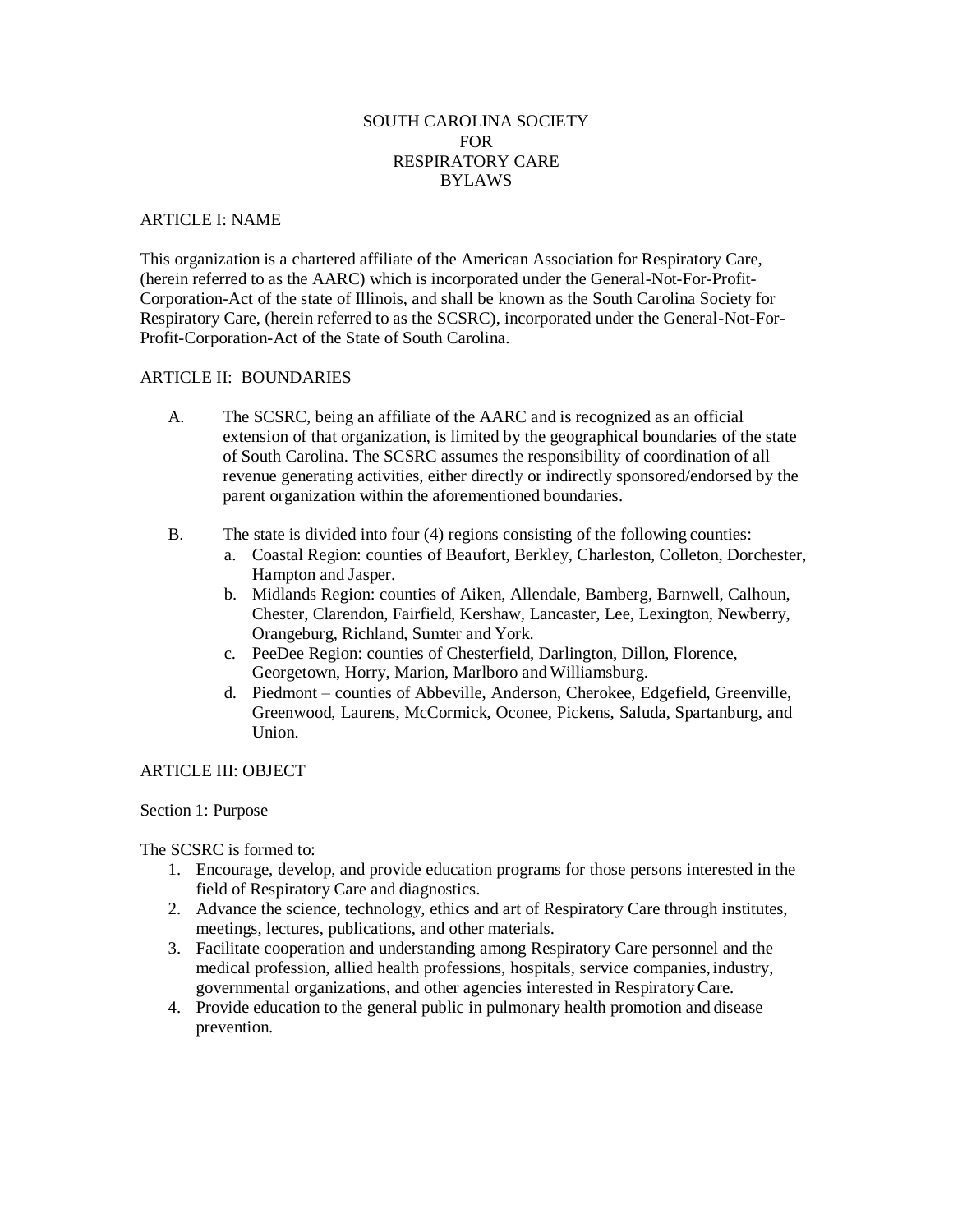#### Section 2: Intent

- 1. No part of net earnings of the SCSRC shall insure the benefits of any private member or individual, nor shall the corporation perform particular services for individual members thereof.
- 2. The Board of Directors shall provide for the distribution of the funds, income and property of the SCSRC to charitable, educational, scientific, or religious corporations, organizations, community chests, foundations, or other kindred institutions maintained and created for one or more of the foregoing purposes, if at the time of distribution the payee or distributes are exempt from income taxation, and if gifts or transfers to the payee or distributes are then exempt from taxation under the provisions of Section 501, 2055, and 2522 of the Internal Revenue Code or changes which amend or supersedes the said Sections.
- 3. In the event of the dissolution of the SCSRC, whether voluntary or involuntary, all of its remaining assets shall be distributed in such manner, as the Board of Directors of the SCSRC shall determine, by a majority vote, to be best calculated to carry out the objectives and purposes for which the SCSRC is formed. The distribution may be made available to any charitable, education, scientific, or religious corporations, organizations, community chests, foundations or other kindred institutions maintained and created for one or more of the foregoing purposes, if at any time of distribution, the payee or distributors are then exempt from taxation under provisions of Sections 501, 2055, 2052 of the Internal Revenue Code or changes when amend or supersede the said section.
- 4. The SCSRC shall not commit any act which shall constitute the unauthorized practice of medicine under the laws of the State of South Carolina or the State of Illinois.

### ARTICLE IV: MEMBERSHIP

Section 1: Prerequisite for Membership

An individual is eligible to be a member of the SCSRC if he or she is a member of the AARC as specified in Article III of the AARC Bylaws.

Section 2: Classes

The membership of the SCSRC shall include three (3) classes: Active Member, Associate Member, and Special Member.

#### Section 3: Active Member

An individual is eligible for Active Membership if he/she lives in the United States or its territories or was an Active Member prior to moving outside its borders or territories, and meets ONE of the following criteria: (1) is legally credentialed as a respiratory care professional if he/she is employed in a state or territory that maintains a legal credential for respiratory care professionals OR (2) is a graduate of educational program in respiratory care accredited by an AARC-recognized agency, OR (3) holds a credential issued by an AARC-recognized agency. An individual who was an AARC Active Member in good standing on December 8, 1994, will continue as such, providing his/her membership remains in good standing shall be entitled to all the rights and privileges of membership of the Association including: the right to hold office, hold committee chairs, and vote.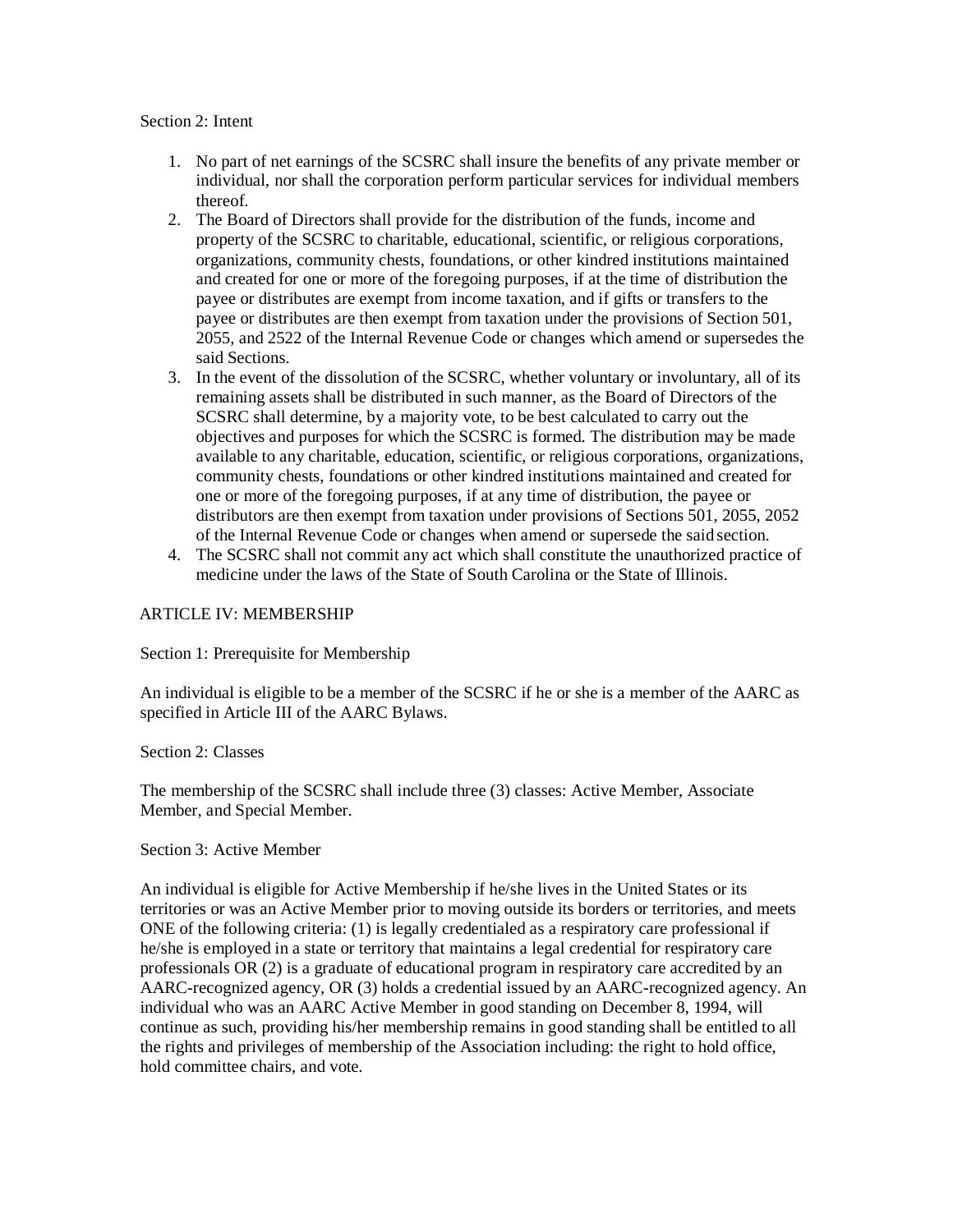### Section 4: Associate Membership

Individuals will be classified as Associate Members if they hold a position related to respiratory care but do not meet the requirement to become an Active Member. Associate Members shall have all the rights and privileges of a membership except that they shall not be entitled to hold office, vote, serve as a director, or chair any standing committee of the SCSRC. There shall be the following sub-classes of Associate Membership:

1. Foreign Member-Individuals will be classified as foreign members if they meet all of the requirements for Associate Membership and they are citizens of or reside in any country other than the United States of America.

Student Member – Individuals will be classified as Student Members if they meet all of the requirements for Associate Membership and are enrolled in an educational program in respiratory care accredited by, or in the process of seeking accreditation from, and AARC recognized agency.

Physician Member – Individuals will be classified as Physician Members if they met all the requirements for Associate Membership and are duly licensed as doctors of medicine of osteopathy.

2. Industrial Member – Individuals will be classified as Industrial Members if they meet all of the requirements for Associate Membership and their primary occupation or business or a majority of their business time is directly or indirectly related to the manufacture, sale, or distribution of equipment or products, which are directly or indirectly related used in the area of Respiratory Care.

# Section 5: Special Member

- 1. Life Members shall be members who have rendered outstanding service to the SCSRC. Life Membership may be conferred by a majority affirmative vote of the Board of Directors. Life Members shall have all rights and privileges of Active Membership of the SCSRC including the right to hold office, hold committee chair, and vote. For these members, the SCSRC will be responsible for payment of AARC Active Member dues.
- 2. Honorary Member shall be individuals who have rendered distinguished service to the field of Respiratory Care. Honorary Membership may be conferred by a majority affirmative vote of the Board of Directors. Honorary Members shall have all the rights and privileges of membership of the SCSRC except the right to hold office, hold committee chair, or vote. For these members, the SCSRC will be responsible for payment of the AARC dues as an Associate Member.
- 3. General Members shall be individuals who have interest in Respiratory Care and who do not qualify for other membership classifications. General Members shall have all rights and privileges of Associate Membership in the SCSRC except that they shall not be entitled to hold office, hold committee chair, or vote.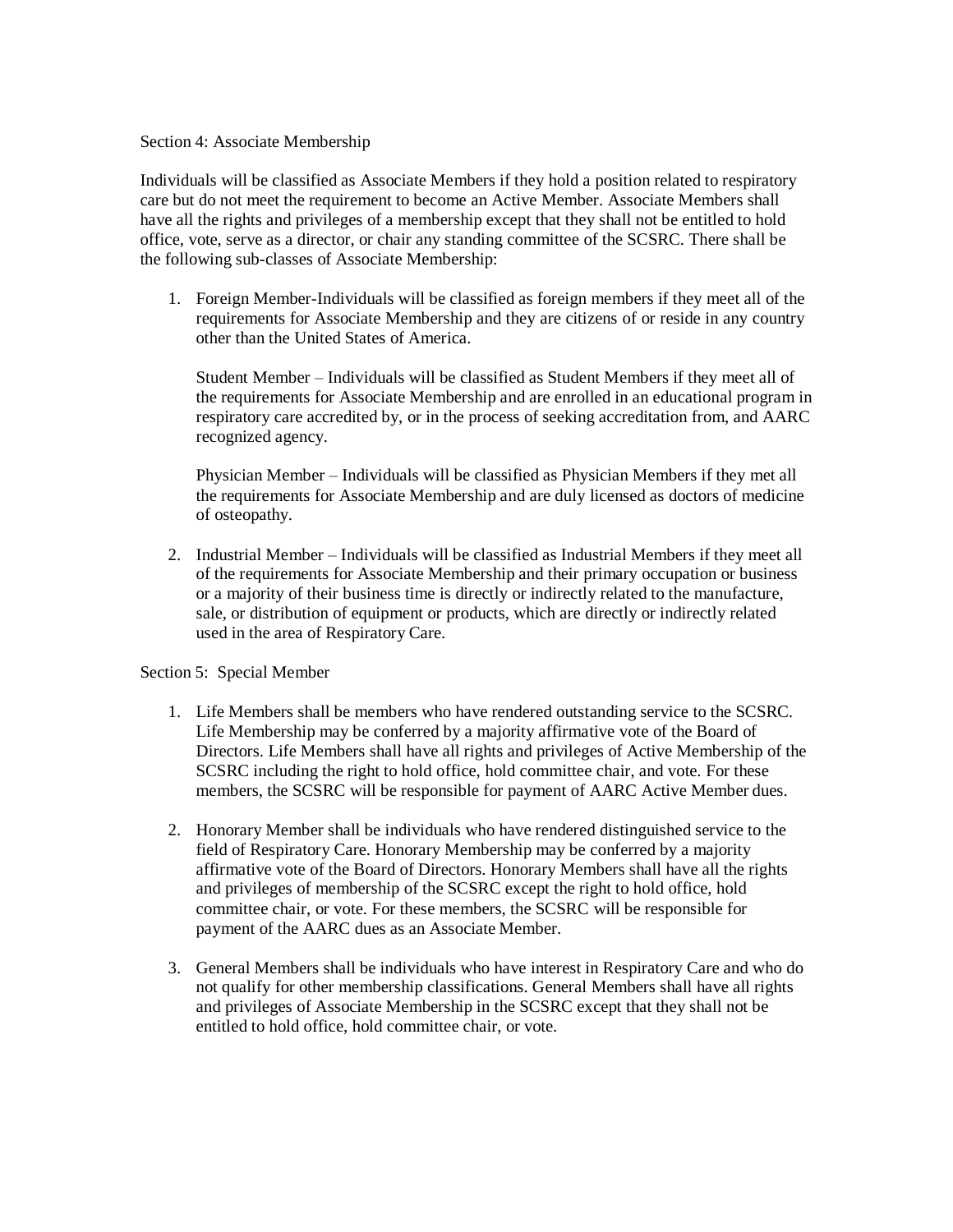# Section 6: Application for Membership

- 1. Application for membership in the SCSRC shall follow procedure specified in ArticleIII, Sections 5 and 6 of the AARC Bylaws.
- 2. Upon acceptance into the AARC, an individual will automatically become a member of the SCSRC if the individual lives within the geographical boundaries of the state of South Carolina.
- 3. Each SCSRC member must annually reassess his qualifications for membership by renewing his/her membership.

# Section 7: Ethics

If the conduct of any member shall appear to be in violation of the Bylaws, Code of Ethics, or other regulation, policies or procedures adopted by the SCSRC or shall appear to be prejudicial to the SCSRC interests, such member may be reprimanded, suspended, expelled, or have his/her membership status reclassified in accordance with the procedures set forth in the SCSRC policies and procedures.

### ARTICLE V: Officers

### Section 1: Officers

The officers of the SCSRC consist of President, President-Elect, Immediate Past President, Vice President, Secretary and Treasurer.

#### Section 2: Term of Office

- 1. The term of office for officers (excluding President-Elect, President and Immediate Past President) shall be two (2) years. The term shall begin January 1 following the annual business meeting.
- 2. The Vice President, Secretary and Treasurer shall not serve more than two (2) consecutive terms in the same office.
- 3. The President-Elect shall complete immediate successive full one (1) year terms for the offices of President-Elect, President and Immediate Past President before being eligible to serve a successive term in any elected office.
- 4. The President-Elect, President, and Immediate Past President shall not serve more than one consecutive term in the same office.

Section 3: Vacancies in Office

- 1. In the event of a vacancy in the office of President, the President-Elect shall become acting President to serve the unexpired term and shall serve his/her own successive term as President.
- 2. In the event of vacancy in the office of President-Elect, the Vice President shall assume the duties, but not the office of President-Elect as well as his/her own until the next meeting of the Board of Directors, at which time the Board shall elect a qualified individual by the Board of Directors.
- 3. Any vacancy in the office of Vice President, Secretary or Treasurer shall be filled by the appointment of a qualified individual by the Board of Directors. Individuals so appointed shall serve until the next scheduled election.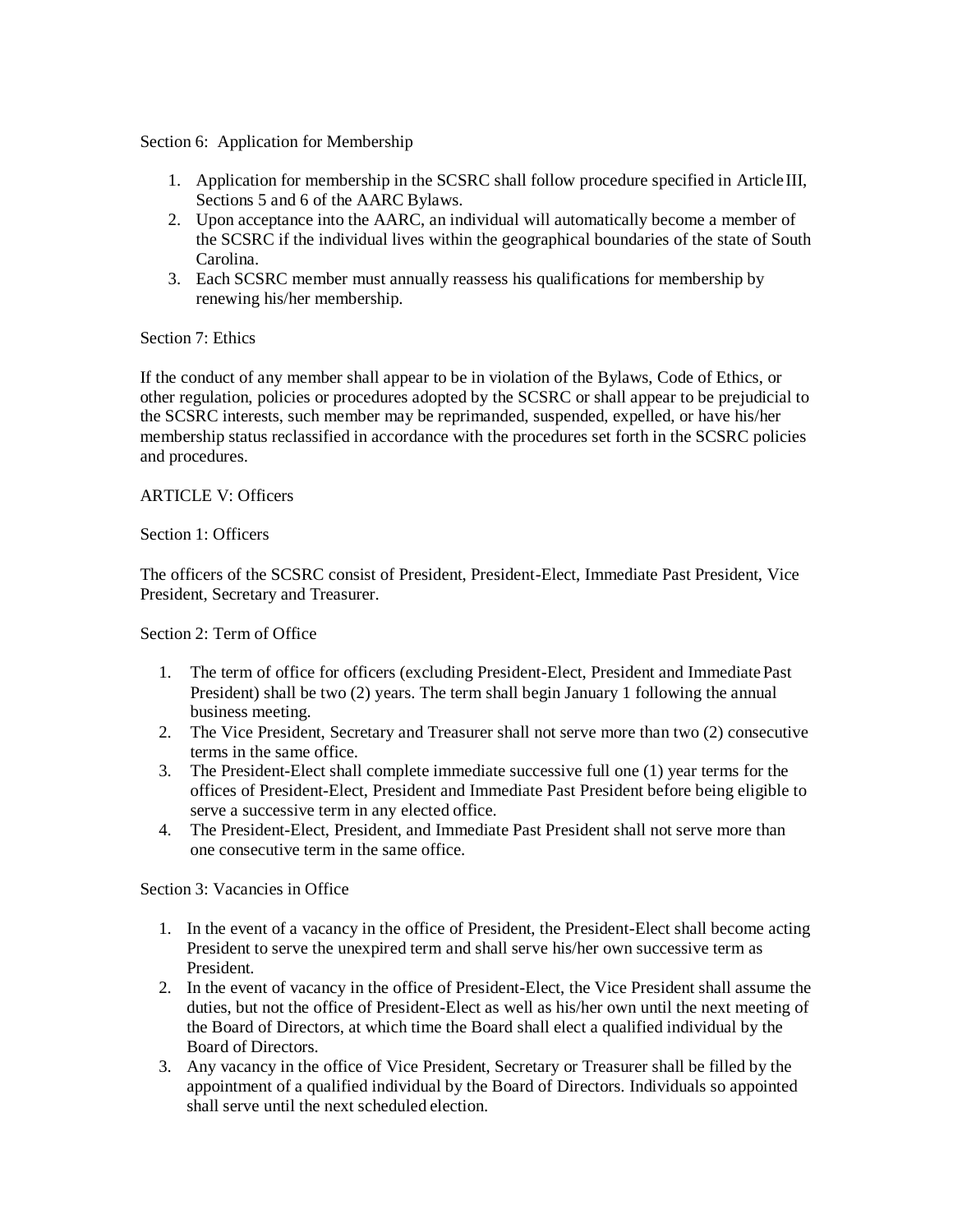4. In the event of a vacancy in the office of Immediate Past President, the office shall remain vacant.

Section 4: Duties of Officers

- 1. The President shall be the Chief Executive Office of the SCSRC. He/she shall:
	- 1. Preside at the annual business meeting and all meetings of the Board of Directors.
	- 2. Prepare an agenda for the annual business meeting.
	- 3. Prepare an agenda for each meeting of the Board of Directors and submit it to the members of the Board not fewer than fifteen (15) calendar days prior to such meeting.
	- 4. Appoint special committee subject to the approval of the Board of Directors.
	- 5. Present charges to the standing and special committees upon assuming office.
	- 6. Be an ex-officio member of all committees except the Elections Committee.
	- 7. Present to the Board of Directors an annual report of the SCSRC activities.
- 2. The President-Elect shall become acting President and shall assume the duties of the President in the event of the President's absence, resignation or disability, and shall perform such duties as assigned by the President or the Board of Directors. The President-Elect shall also serve as the Chair of the Elections and JudicialCommittees.
- 3. The Immediate Past President shall advise and consult with the President and shall perform such other duties as assigned by the President or the Board of Directors.
- 4. The Vice President shall perform such duties as shall be assigned by the President and the Board of Directors. He/she shall assume the duties of the President-Elect in the event of the President-Elect's absence, resignation or disability, but will continue to carry out the duties of the office Vice President. The Vice President shall be Chair of the Program Committee.
- 5. The Treasurer shall have charge of all the funds and securities of the SCSRC; endorsing check, notes or other orders for payment of bills; disbursing funds as authorized by the Board of Directors and/or in accordance with the adopted budget; depositing funds as the Board of Directors designates. He/she shall see that full and accurate accounts are kept, submit a written financial report at each Board of Directors meeting. At the expense of the SCSRC, he/she shall be bonded in the amount determined by the Board of Directors.
- 6. The Secretary shall have charge of keeping the minutes of the Board of Director's meetings and the Annual Business Meeting, submitting a copy of the minutes of every meeting of the governing body and other business of the SCSRC to the Executive Office of the AARC within ten (10) calendar days following the meeting; executing the general correspondence; affixing the corporate seal on documents so requiring, and in general, performing all duties as assigned by the President or the Board ofDirectors.
- 7. Additional duties of the officers will be defined in the SCSRC Policies and Procedures and must be approved by the Board of Directors.

# Section 5: Executive Committee

- 1. The Executive Committee of the Board of Directors shall consist of the President, President-Elect, Immediate Past President, Vice President, Secretary, and Treasurer.
- 2. The Executive Committee shall have the power to vote for the Board of Directors between meetings of the Board of Directors. Such action shall be subject to ratification by the Board at its next meeting.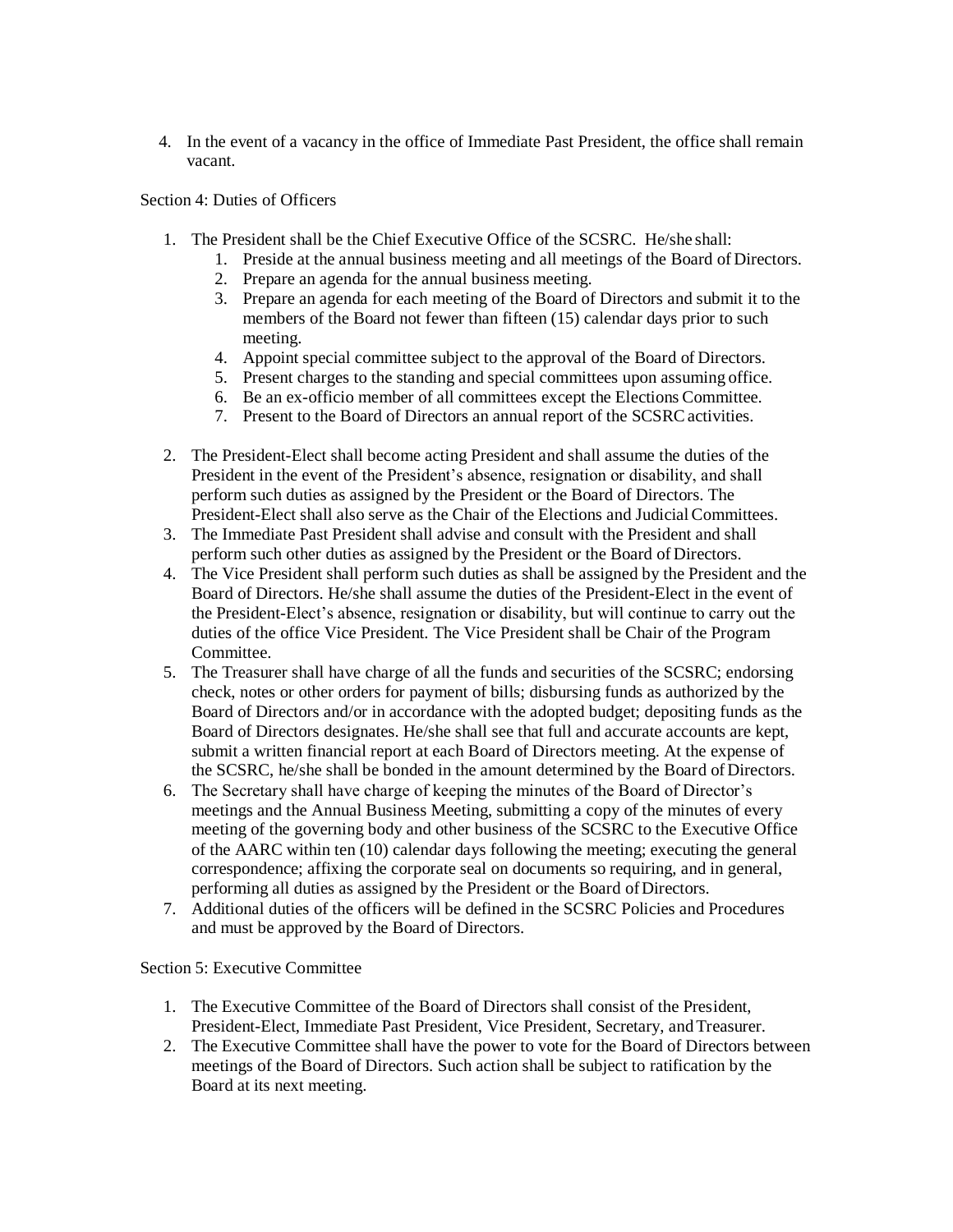# ARTICLE VI: BOARD OF DIRECTORS

### Section 1: Composition of Powers

- 1. The Executive Government of the SCSRC shall be vested in a Board of fifteen (15) Active Members, consisting of the President, President-Elect, Immediate Past President, Vice President, Secretary, Treasurer, Delegate and eight (8) Directors, two (2) from each geographical region. If the second Delegate position is occupied, the SCSRC shall be vested in a Board of sixteen (16) Active Members to include the above listing and the second Delegate. The term of office for Directors shall begin January 1 following the Annual Business Meeting and shall be for a two (2) year nonrecurring term of office.
- 2. The President shall be Chair and Presiding Officer of the Board of Directors. He/she shall invite, in writing, such individuals to the meetings of the Board of Directors as he/she deems necessary, whom shall have the privilege of voice but not vote.
- 3. The Board of Directors shall have the power to declare an office vacant by a two-thirds (2/3) vote, upon refusal, neglect or inability of any member of the Board to perform the duties of that office, or for any conduct deemed prejudicial to the Society. Written notice shall be given to the member that the office has been declared vacant. Absence from more than two (2) Board of Directors Meetings in one business year may cause that position to be declared vacant.

### Section 2: Duties

- 1. Supervise all business and activities of the SCSRC within the limitation of theseBylaws.
- 2. Adopt and rescind standing rules, regulations, policies and procedures of the SCSRC.
- 3. After consideration of the budget, determine re-numeration and stipends for the following year and other related matters.
- 4. Perform such other duties as may be necessary or appropriate for the management of the SCSRC.

# Section 3: Vacancies

Any vacancy that occurs in the office of Directors shall be filled by appointment by the Board of Directors. An appointed Director shall serve until the next scheduled election or until his successor is elected. In the event there is a vacancy for two (2) Directors from one region, the electee with the highest number of votes will serve a two (2) year term and the electee with the second highest number of votes will serve a one (1) year term.

#### Section 4: Directors

There shall be eight (8) Directors. Four (4) Directors shall be elected each year, one from each geographical region, and such others as necessary in order to fill existing vacancies.

# Section 5: Meetings

- 1. The Board of Directors shall meet immediately following the annual business meeting of the SCSRC and shall hold not fewer than two (2) regular and separate meetings during the calendar year.
- 2. Special meetings of the Board of Directors shall be called by the President at such times as the business of the SCSRC shall require, and/or upon written request of two (2) members of the Board of Directors filed with the President and Secretary of the SCSRC.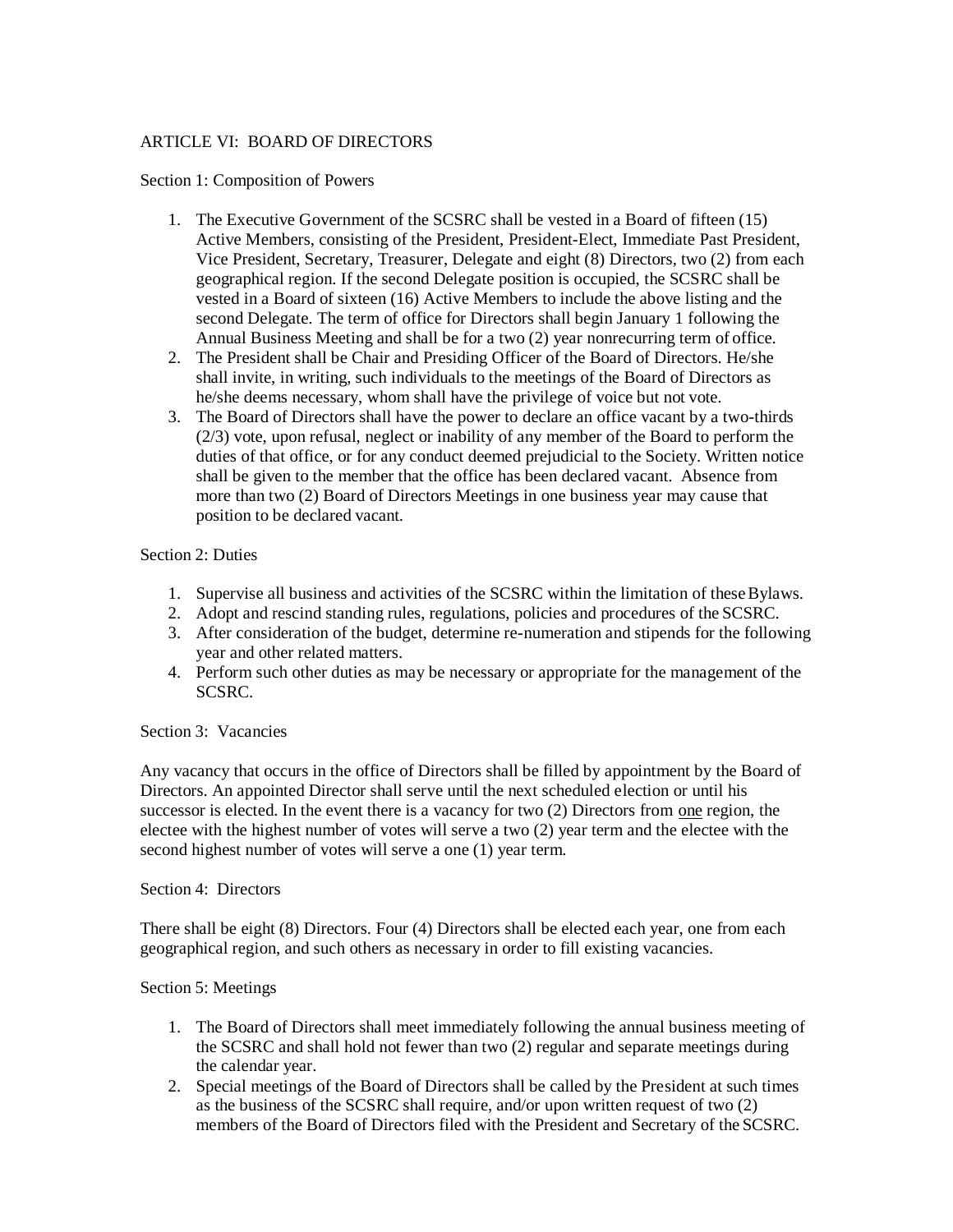- 3. A majority of the Board of Directors shall constitute a quorum at any meeting of the Board.
- 4. All SCSRC members or invited guests of the Board of Directors may attend all open Board of Directors meetings.
- 5. All meetings are open unless declared closed by the Executive Committee.

### Section 6: Mail Vote

Whenever, in the judgment of the Board of Directors, it is necessary to present any business to the membership prior to the next Annual Business Meeting, the Board of Directors may (unless otherwise required by these Bylaws), instruct the Elections to conduct a vote of the membership by mail. Such votes require approval of a majority of the valid votes received within thirty (30) calendar days after date of submission to the membership. The result of the vote shall control the action of the SCSRC.

Section 7: Telephone/Electronic Mail Vote

Whenever, in the judgment of the Executive Committee, it is necessary to present any business to the Board of Directors prior to the next scheduled business meeting a telephone or electronic mail vote will be conducted. A two-third (2/3) vote of the Board of Directors is required for approval.

Section 8: Multiple Offices

No Officer, Board Member or Delegate shall hold more than one (1) SCSRC Office simultaneously.

# ARTICLE VII: SOCIETY REPRESENTATION TO THE AARC HOUSE OF DELEGATES

Section 1: Election

- 1. Delegates of the SCSRC shall be elected by the Active Members of the SCSRC as specified in Article VI, Section 5 of the AARC Bylaws.
- 2. The SCSRC Board of Directors shall have the power to declare the office of Delegate vacant upon refusal, neglect or inability of the Delegate(s) to perform the duties of the office or for any other conduct deemed prejudicial to the SCSRC. Written notice shall be given to the Delegate(s) that the office has been declared vacant.
- 3. The President may act as a Delegate in the occasion of a vacancy in the Delegate position or in the case of inability of a Delegate to attend House of Delegates meeting(s).

#### Section 2: Duties

- 1. The duties of the Delegates shall be as specified in the AARC Bylaws.
- 2. The Delegates shall serve as voting members of the SCSRC Board of Directors.
- 3. The Delegates shall not hold concurrent elective offices.

# Section 3: Term of Office

The term of office shall be for four (4) years with one Delegate being elected every two (2) years.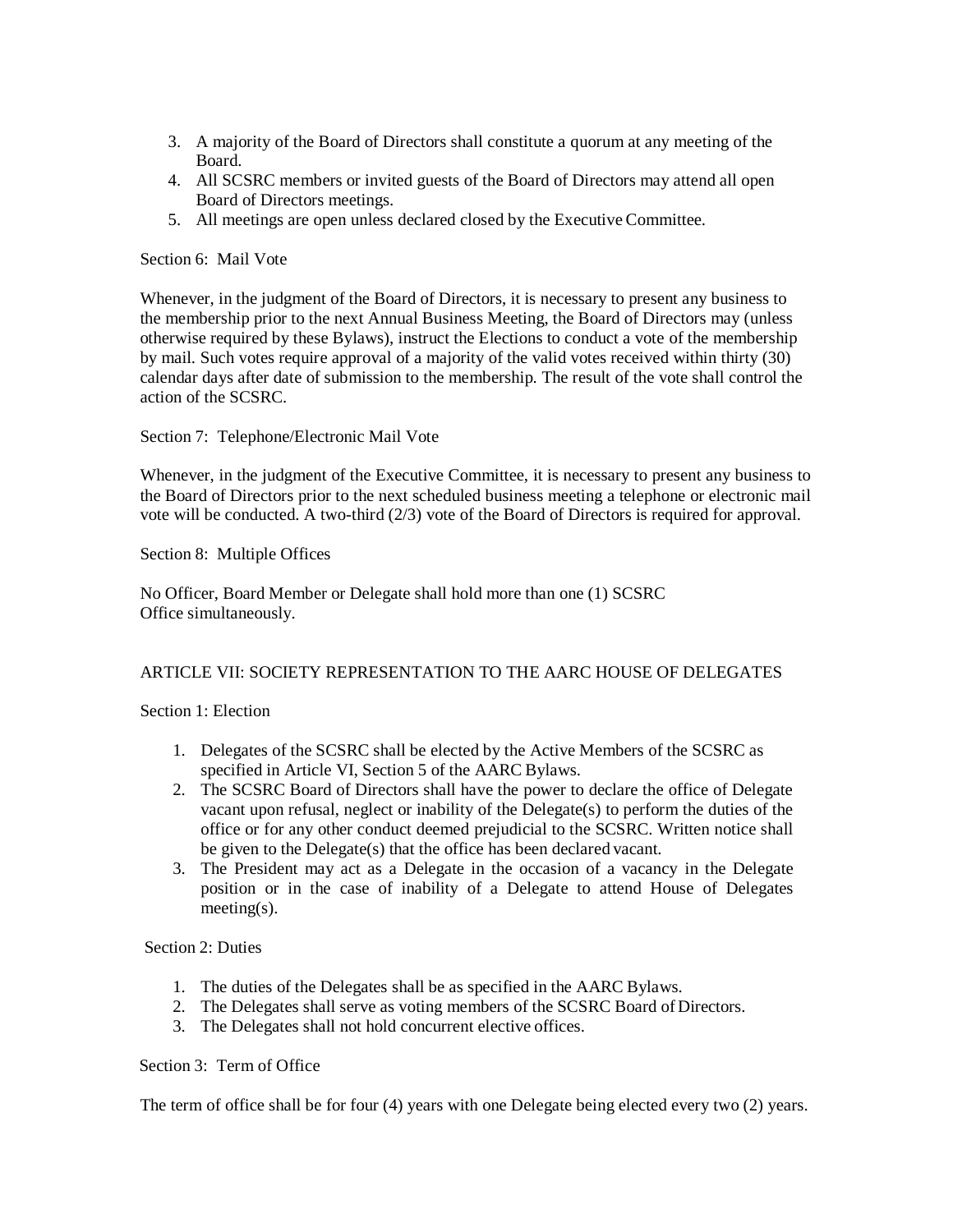### Section 4: Vacancies

Should a Delegate position become vacant, the President (or designee as the President and the Board deems appropriate) shall represent the SCSRC in the House of Delegates until the next scheduled election of a Delegate.

# ARTICLE VIII: SOCIETY MEDICAL ADVISOR

The Society shall have at least one (1) Medical Advisor who shall conform to Article X, Section 3 of the AARC Bylaws.

# ARTICLE IX: COMMITTEES

Section 1: Standing Committees

The Standing Committees of the South Carolina Society for Respiratory Care shall be:

- 1. Audit Committee
- 2. Budget Committee
- 3. Bylaws Committee
- 4. Elections Committee
- 5. Judicial Committee
- 6. Legislative Committee
- 7. Membership Committee
- 8. Public Relations Committee
- 9. Policy and Procedure Committee
- 10. Program Committee
- 11. Publications**/**Web Committee
- 12. Scholarship Committee

The Chairs of these committees shall be appointed by the President, subject to the approval of the Board of Directors, unless otherwise stated in these Bylaws. These Chairs shall serve as stated in the SCSRC Policy and Procedure Manual.

Section 2: Composition and Duties of Committees

- 1. Audit Committee
	- 1. The committee shall consist of a Director appointed as chair by the Board of Directors, and two (2) active SCSRC members, elected by the Board of Directors, but who are not presently serving on the Board
	- 2. The committee is responsible for the auditing of the affairs of the SCSRC, insuring that no category of the budget is exceeded without a two-thirds (2/3) approval of the Board of Directors.
	- 3. The committee shall submit their report to the Board of Directors, the result of which shall be presented to the SCSRC membership.
- 2. Budget Committee
	- 1. The committee shall consist of the Executive Committee, chaired by the President.
	- 2. The Budget Committee shall present the budget at the first regular Board of Directors meeting of the fiscal year for ratification by the Board of Directors.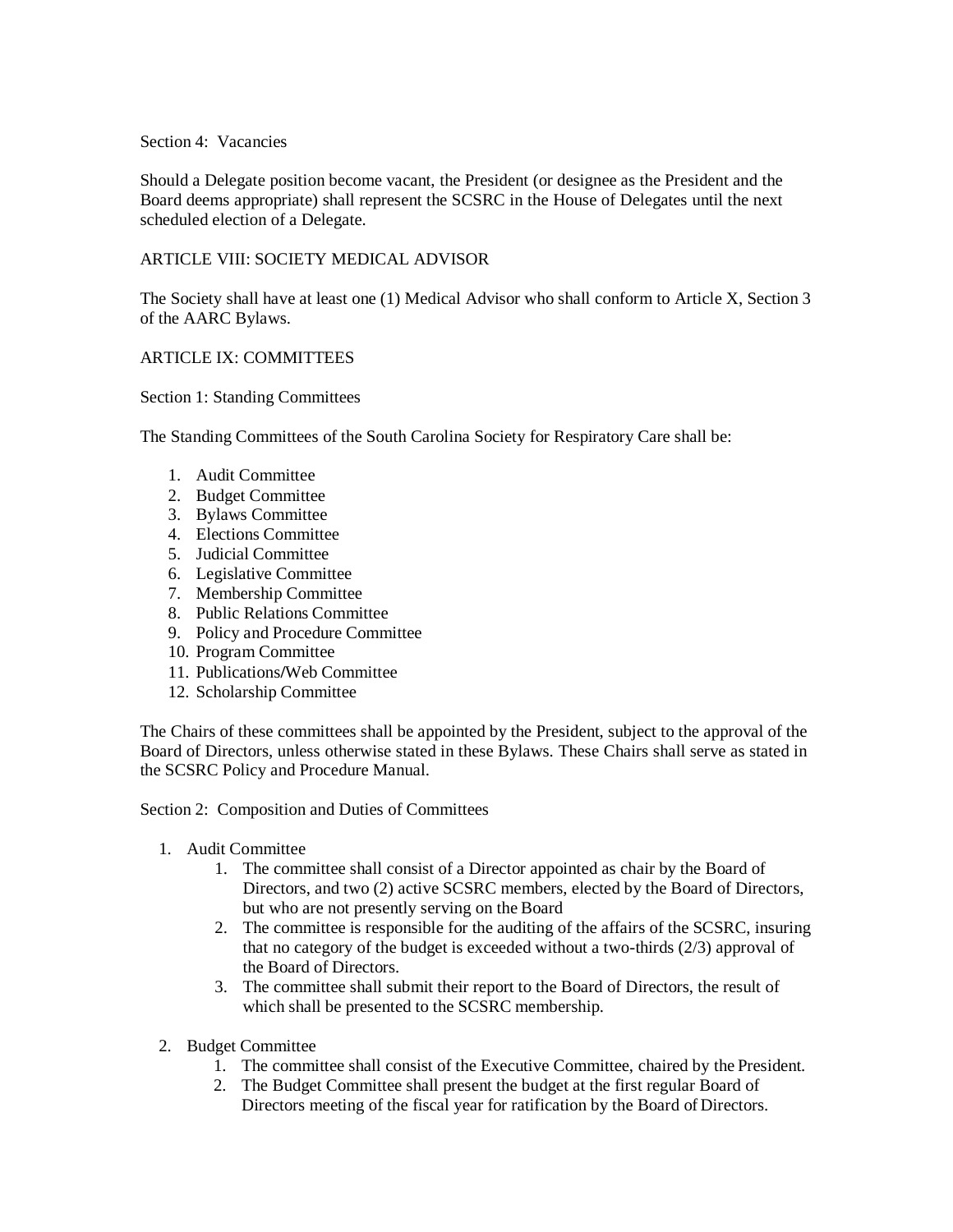# 3. Bylaws Committee

- 1. The committee shall consist of the Immediate Past President and four (4) Active Members, one from each region of the state.
- 2. Proposed amendments to the Bylaws may be originated by the Board of Directors and/or the SCSRC membership and submitted to the Bylaws Committee through the Board of Directors. The committee shall review the proposed amendments and submit their recommendation to the Board of Directors.
- 4. Elections Committee
	- 1. The committee shall consist of the President-Elect who shall serve as chair. The Chair will appoint a committee of qualified members as stated in the SCSRC Policy and Procedure Manual. The committee shall prepare, for Board of Directors approval, a slate of Officers, Directors and Delegate(s) (when applicable). The Chair of the committee shall report a slate of nominees to the Board of Directors at least ninety (90) days prior to the annual business meeting. The final slate of nominees shall be approved by the Board of Directors before submission to the general membership.
	- 2. Utilizing approved SCSRC policy and procedure, the Elections Committee may place in nomination the names of qualified candidates for the offices of President-Elect, Vice President, Secretary, Treasurer, Delegate(s), and Directors. In accordance with the SCSRC Policy and Procedure Manual, the committee will prepare and distribute pertinent biographical information concerning each candidate.
	- 3. At least thirty (30) days prior to the Annual Business Meeting, ballots setting forth the slate of nominees shall be made available to each Active Member in good standing. Provisions shall be made on the ballot for write-in votes for each office to be filled. Voting will close no less than 5 days prior to the Annual Business Meeting. If balloting is conducted via electronic vote, the balloting will end at noon the day of the Annual Business Meeting. The deadline date and time shall be clearly indicated on the ballot.
- 5. Judicial Committee
	- 1. The Committee shall consist of not fewer than four (4) Active Members with the President-Elect serving as Chair.
	- 2. The Committee shall review membership challenges or complaints against any member charged with any violations of the SCSRC Bylaws, code of ethics, policy and procedures, or any conduct deemed detrimental to the SCSRC. Such complaints must be filed with the Chair of the Judicial Committee. The Committee shall conduct a review in accordance with established policy and procedures. Such policies and procedures shall be available to any members upon request. Complaints or inquiries may be referred to the SCSRC Judicial Committee by the Judicial Committee of the AARC.
	- 3. If the Committee determines in its sole discretion that the complaint warrants further action, a written statement of the charges shall be prepared with the benefit of legal council if deemed advisable, and the matter shall be resolved according to established policies and procedures.
	- 4. The member shall have the right to appeal the decision of the committee to the Board of Directors. There shall be no appeal from the decision of the Board of Directors.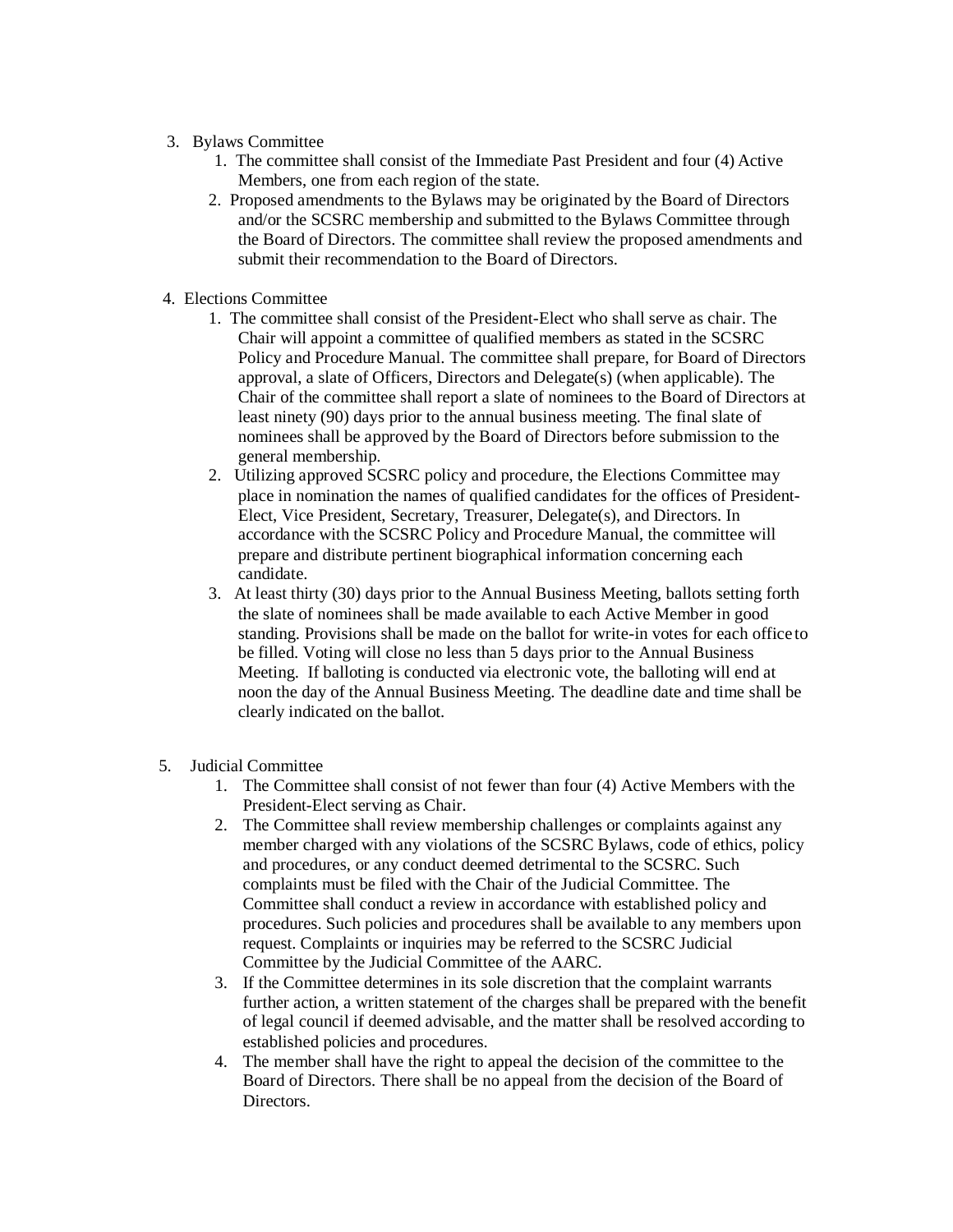- 6. Legislative Affairs Committee
	- 1. The Committee shall consist of a Chair and at least four (4) Active Members.
	- 2. The Committee shall monitor and advise the Board of Directors of pending and proposed legislation which may influence the practice of Respiratory Care in the state of South Carolina.
- 7. Membership and Public Relations Committee
	- 1. The Committee shall consist of the Chair and at least one (1) Active Member from each of the four (4) regions.
	- 2. The Committee shall concern itself with the relations of the SCSRC, the public, hospitals and health care institutions.
- 8. Policy and Procedure Committee
	- 1. The Committee shall consist of a Chair appointed by the President and the Chairs of each standing committees.
	- 2. The Committee shall review and revise the Policy and Procedure Manual which shall be approved by the Board of Directors.
- 9. Program Committee
	- 1. The Committee shall consist of a Chair and at least four (4) Active Members who shall serve in accordance with the established policies and procedures.
	- 2. The Committee shall prepare the program for the Annual Meeting and all other programs as directed by the President.
- 10. Publications/Web Committee
	- 1. The Committee shall consist of a Chair, who is the administrator of the SCSRC website and the Chairs of standing and special committees shall act as contributing editors.
	- 2. The Committee shall concern itself with the execution of dissemination of Society website activities per approved policies and procedures.
- 11. Scholarship Committee
	- 1. The Committee shall consist of a Chair and at least four (4) Active Members. Additional members shall be selected by the committee Chair per policy and procedure.

Section 3: Special Committees and Other Appointments

- 1. Special Committees may be appointed by the President, subject to the approval of the Board of Directors.
- 2. Representatives of the SCSRC to such external organizations as may be required shall be appointed by the President with the approval of the Board of Directors.

Section 4: Committee Chairs Responsibilities

- 1. The President shall appoint the Chair of each committee per the policy and procedure for each committee.
- 2. The Chair of each committee shall appoint members per policy and procedure, unless otherwise specified in the Bylaws.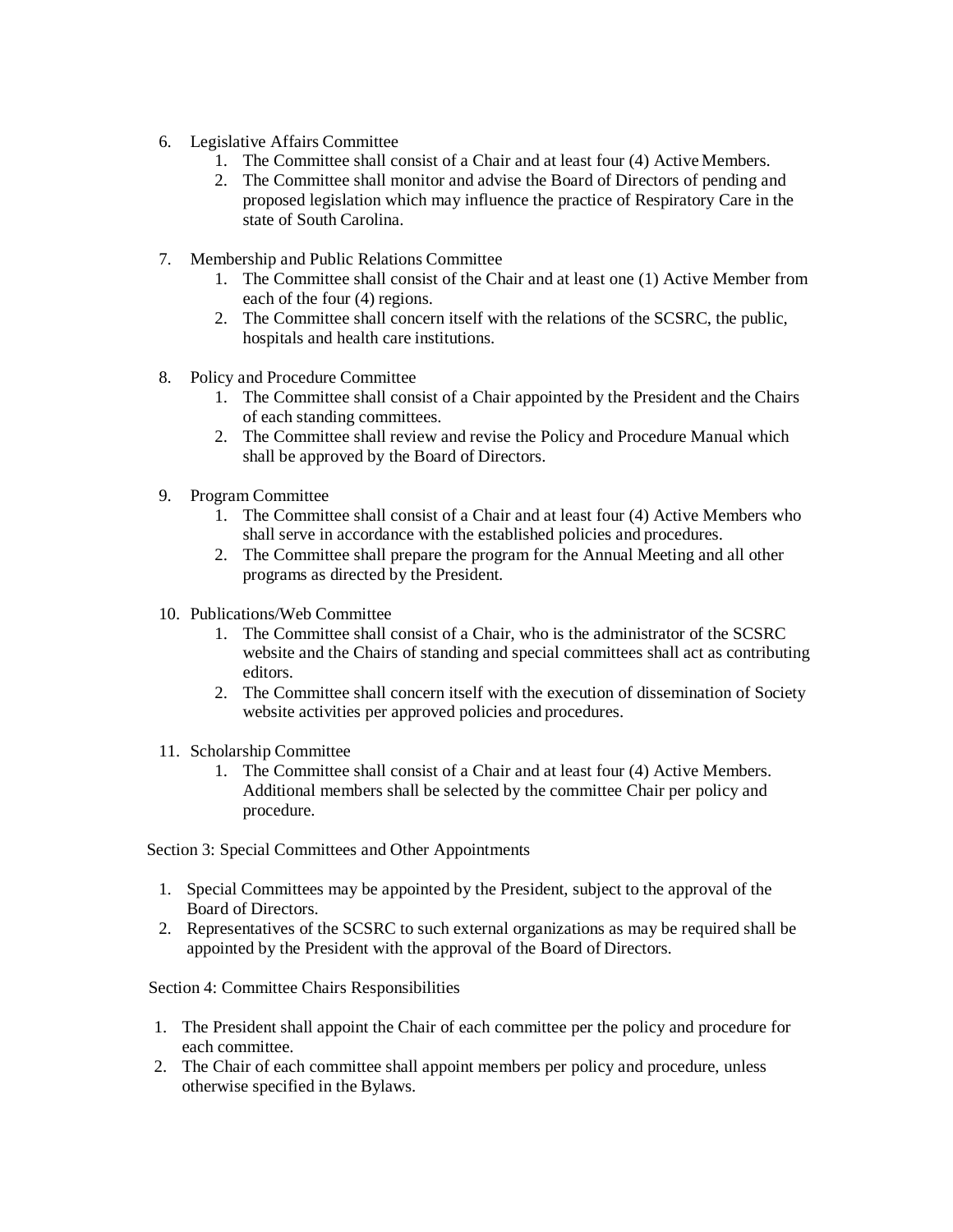- 3. Nonmembers or Physician members may be appointed as consultants to committees, per policy and procedure.
- 4. Each Committee Chair requiring operating expenses shall submit a budget per policy and procedure.

# ARTICLE X: ANNUAL BUSINESS MEETING

Section I: Date and Place

- 1. The SCSRC shall hold an Annual Business Meeting each calendar year. Additional meetings may be held as required to fulfill the objectives of the SCSRC.
- 2. The date and place of the Annual Business Meeting and additional meetings shall be decided in advance by the Board of Directors. In the event of a major emergency, the Board of Directors shall cancel the scheduled meetings, set a new date and place if feasible, or conduct the business of the meeting by mail provided the material is sent in the same words to the voting membership.

### Section 2: Purpose

- 1. The Annual Business Meeting shall be for the purpose of receiving reports of Officers and Committees, the results of the election and for other business brought by the President.
- 2. Additional business meetings shall be for the purpose of receiving reports and other business brought by the President.

### Section 3: Notification

1. Written notice of the time and place of the Annual Business Meeting shall be sent to all members of the SCSRC not fewer than forty (40) calendars days prior to the meeting.

Section 4: Quorum

1. A majority of the voting members registered at a duly called business meeting shall constitute a quorum.

# ARTICLE XI: FISCAL YEAR

The fiscal year of the SCSRC shall begin on January 1 and end on December 31.

# ARTICLE XII: PARLIAMENTARY PROCEDURE

The rules contained in the most recent edition of Robert's Rules of Order shall govern whenever they are not in conflict with the Bylaws of the Society or the AARC.

### ARTICLE XIII: BYLAWS INTERPRETATION

- 1. In the event of a problem with interpretation of the Bylaws, the question shall be referred to the Bylaws Committee.
- 2. The Board of Directors may refer a Bylaws Interpretation matter to the Committee by a two-thirds (2/3) affirmative vote.
- 3. The decision of the Committee is final.